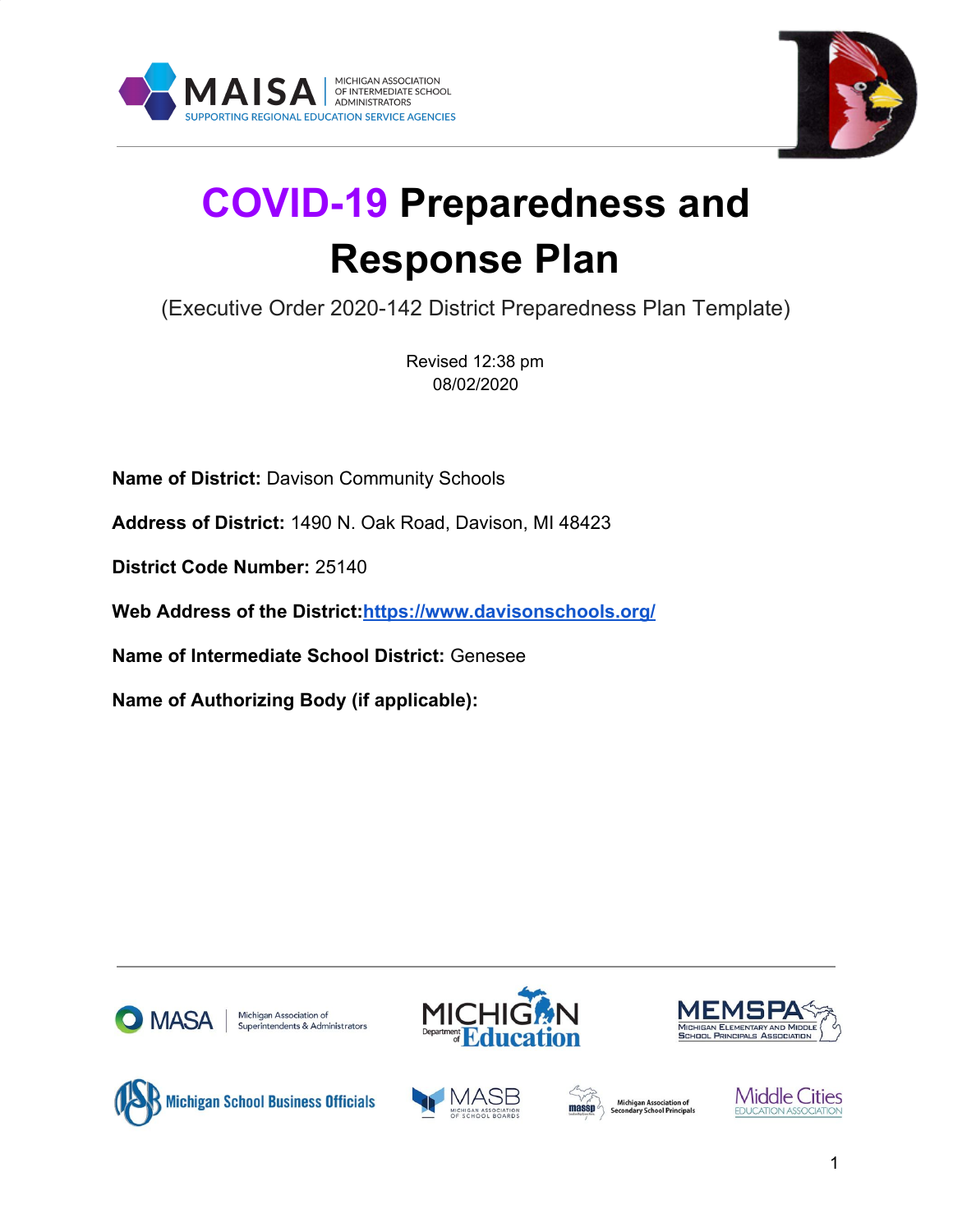# **Preparedness Plan Introduction**

Governor Whitmer's [Executive Order 2020-142](https://content.govdelivery.com/attachments/MIEOG/2020/06/30/file_attachments/1485859/EO%202020-142.pdf) "provides a structure to support all schools in Michigan as they plan for a return of pre-K-12 education in the fall. Under the order, school districts must adopt a COVID-19 Preparedness and Response Plan laying out how they will cope with the disease across the various phases of the [Michigan Safe](https://www.michigan.gov/documents/whitmer/MI_SAFE_START_PLAN_689875_7.pdf) [Start Plan](https://www.michigan.gov/documents/whitmer/MI_SAFE_START_PLAN_689875_7.pdf). In turn, the accompanying Michigan Return to School Roadmap offers a guide to the types of safety protocols appropriate during each phase. There's no one-size-fits-all solution: What works in Lansing may not work in Sault Sainte Marie. Districts will retain the flexibility to tailor their instruction to their particular needs and to the disease conditions present in their regions." (EO-2020-142)

Each district (public, public school academy (PSA), nonpublic, and intermediate school district (ISD) that educates pre-K-12 students) shall submit a single completed Assurance Document and Preparedness Plan to its Board in time for approval by August 15 or seven days before the first day of school, whichever comes first. This template, when completed, serves as a single Assurance Document and Preparedness Plan.

The Preparedness Plan will be collected by the Intermediate School District for public school districts, the authorizing body for public school academies, or the chief/designated school administrator for nonpublic schools for transmission to the State Superintendent of Public Instruction and State Treasurer by August 17, 2020. Additionally, this Preparedness Plan must be posted on the district's/PSA's, or nonpublic school's public website home page no later than August 17, 2020. A single application should be filed by the district rather than multiple applications for individual schools within a district.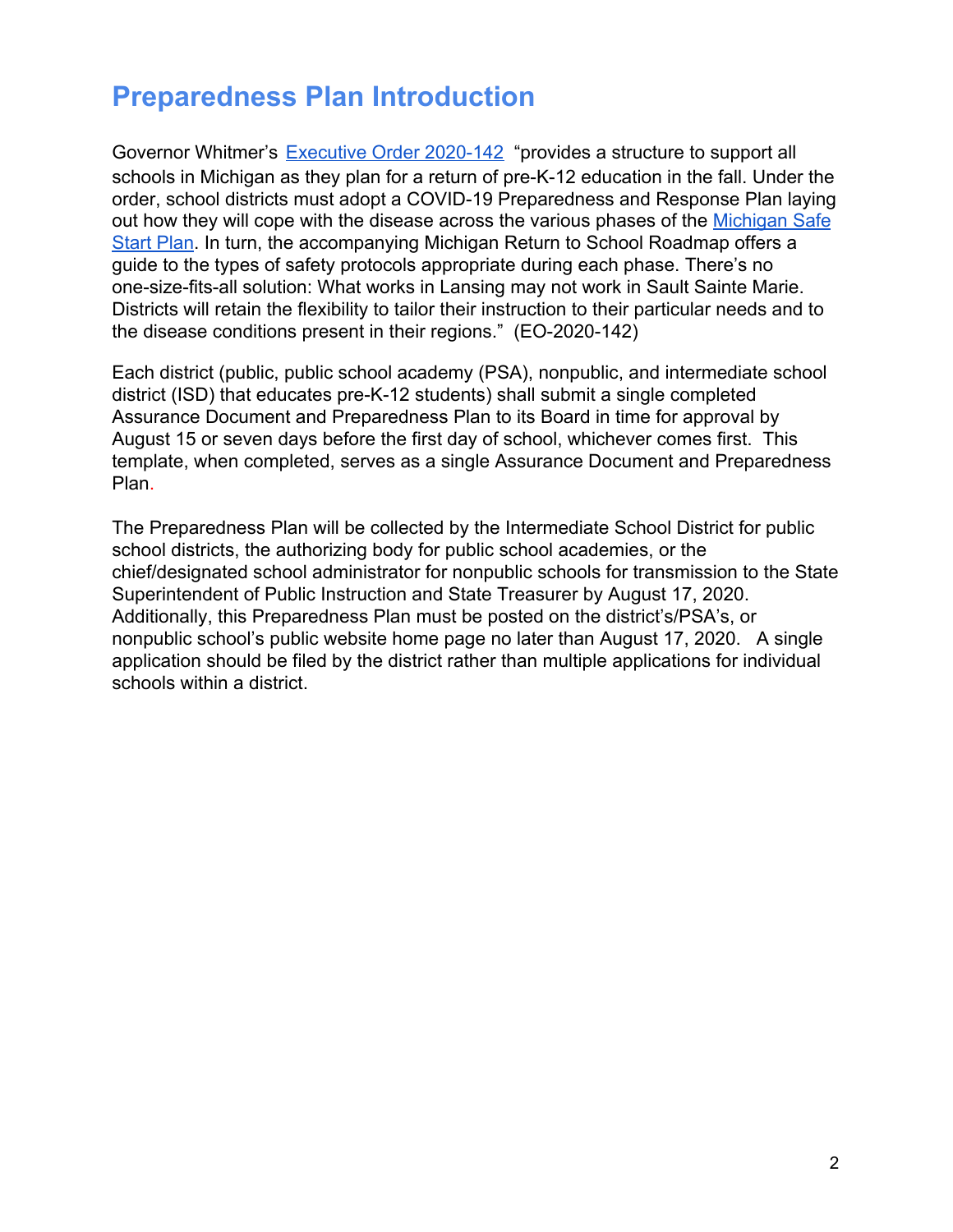# **Preparedness Plan Assurances**

The District agrees to meet all of the following requirements of Executive Order 2020-142

- $\checkmark$  The District assures that when it provides in-person instruction to its students without disabilities, the district must also provide in-person instruction to its students with disabilities, consistent with their individualized education programs (IEPs).
- ✓ The District assures that when schools are closed to in-person instruction, districts must strive in good faith and to the extent practicable, based upon available resources, technology, training, and curriculum, as well as the circumstances presented by COVID-19, to provide equal access to any alternative modes of instruction to students with disabilities from birth through age 26. This assurance includes the provision of auxiliary services under section 1296 of the Revised School Code, MCL 380.1296.
- $\checkmark$  The District assures that while any state of emergency or disaster related to the COVID-19 pandemic continues, it shall comply with guidance from the United States Department of Education, including its Office of Civil Rights and Office of Special Education and Rehabilitative Services, and the Michigan Department of Education concerning the delivery of alternative modes of instruction to students with disabilities in light of the impact of COVID-19.
- $\checkmark$  The District assures that it shall, to the extent practicable and necessary, make individualized determinations whether and to what extent compensatory services may be needed for students with disabilities in light of the school closures during the 2019–2020 school year.
- ✓ The District assures that during **Phase 1, 2, or 3** of the *Michigan Safe Start Plan* it will close its buildings to anyone except: (a) District employees or contractors necessary to conduct minimum basic school operations consistent with a Preparedness Plan, including those employers or contractors necessary to facilitate alternative modes of instruction, such as distributing materials and equipment or performing other necessary in-person functions. (b) Food-service workers preparing food for distribution to students or their families. (c) Licensed child-care providers and the families that they serve, if providers follow all emergency protocols identified by the state.
- ✓ The District assures that during **Phase 1, 2, or 3** of the *Michigan Safe Start Plan* it will suspend athletics, after-school activities, inter-school activities, and busing.
- ✓ The District assures that during **Phase 1, 2, or 3** of the *Michigan Safe Start Plan* it will provide for the continued pay of school employees while redeploying staff to provide meaningful work in the context of the Preparedness Plan, subject to any applicable requirements of a collective bargaining agreement.
- ✓ The District assures that in **Phases 1, 2, or 3** of the *Michigan Safe Start Plan* it will provide for the continuation of food distribution to eligible students.
- ✓ The District assures that during **Phase 4** of the *Michigan Safe Start Plan* it will prohibit indoor assemblies that bring together students from more than one classroom.
- $\checkmark$  The District assures cooperation with the local public health department if a confirmed case of COVID-19 is identified, and agrees to collect the contact information for any close contacts of the affected individual from two days before he or she showed symptoms to the time when he or she was last present in school.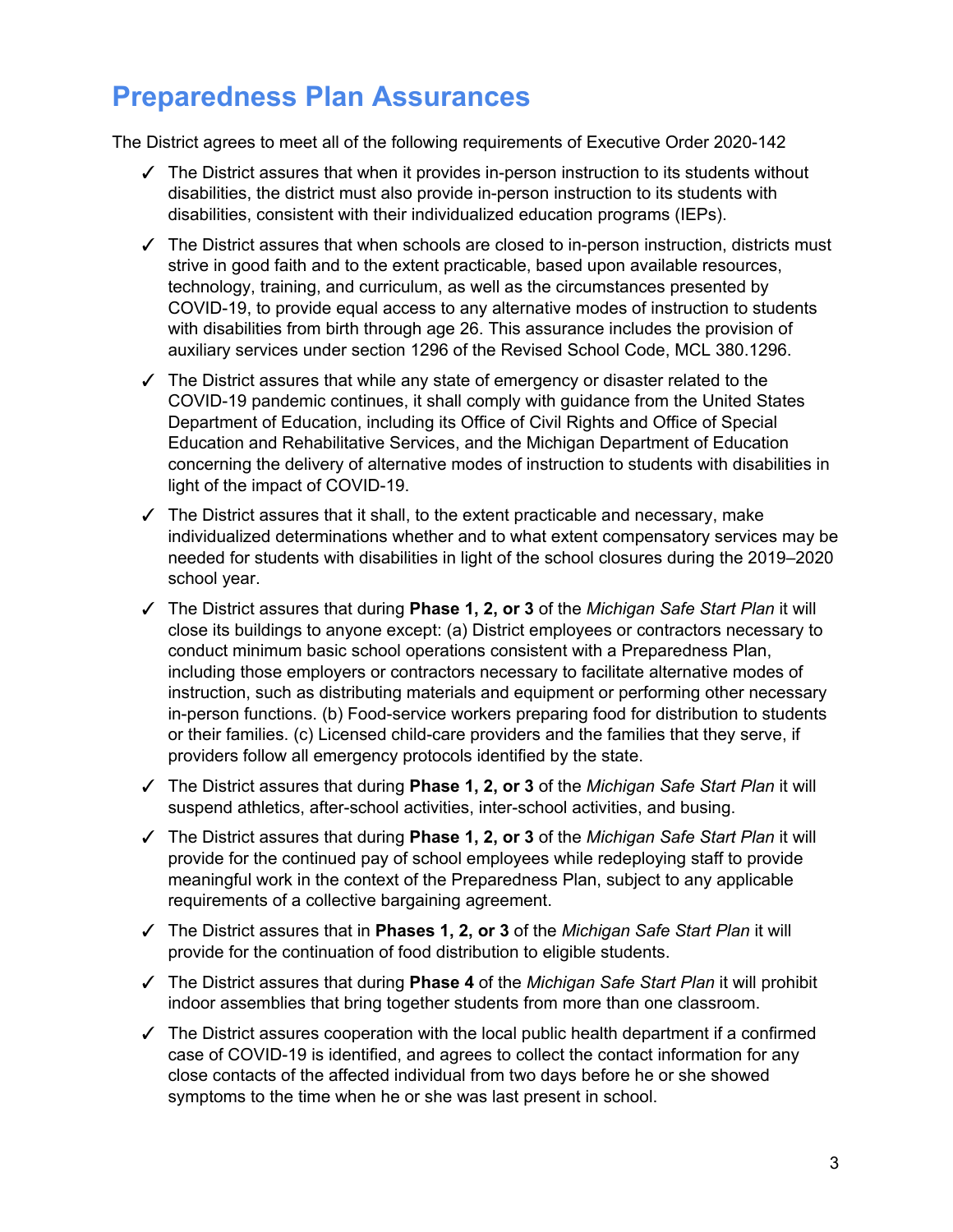# **Preparedness Plan**

Every district must develop and adopt a COVID-19 Preparedness and Response Plan ("Preparedness Plan") that is informed by [Michigan's](https://www.michigan.gov/documents/whitmer/MI_Safe_Schools_Roadmap_FINAL_695392_7.pdf) 2020-21 Return to School Roadmap ("Return to School Roadmap") from the COVID-19 Task Force on Education and Return to School Advisory Council.

In accordance with Executive Order 2020-142 a plan must include all the following parts:

- **A.** The policies and procedures that the District will follow when the region in which the district is located is in **Phase 1, 2, or 3** of the *Michigan Safe Start Plan.*
	- 1. Describe how the district will offer alternative modes of instruction other than in-person instruction and a summary of materials each student and the student's parents or guardians will need to meaningfully access the alternative modes of instruction included in the Preparedness Plan. If the Preparedness Plan relies on electronic instruction, the Preparedness Plan must consider how the district will aid students who lack access to computers or to the internet. This is also in the Continuity of Learning and COVID-19 Response Plan submitted in April. You may want to update and link to this plan in your response below.

The Davison Community Schools will offer online distance learning options using Google Classroom, Davison on-line district created courses, Accelerated Learning curriculum using the Canvas platform. The District will provide devices, chromebooks, to any family in need of a device and assist families in acquiring internet connectivity when needed. Additional information pertaining to the delivery of remote instruction, monitoring of remote learning, professional learning, communication and family supports may be found in the Davison Community Schools COVID-19 Continuity of Learning (Distance Learning) Plan linked [here.](https://docs.google.com/document/d/18c0JLDjRT1BYFV6-8GAM8rwNG6pvPKE6C19bbPja7Zk/edit?usp=sharing)

**B.** The policies and procedures that the District will follow when the region in which the District is located is in **Phase 4** of the Michigan Safe Start Plan.

Davison Community School's Response:

The Davison Community Schools will offer multiple instructional models for the 2020-21 school year. The District will provide devices, chromebooks, to any family in need of a device and assist families in acquiring internet connectivity when needed. Additional information pertaining to these instructional models and general procedures that the District will offer can be found in these linked documents:

- What Does Face to Face (F2F) [Instruction](https://docs.google.com/document/d/1wdxDtm7mvlQaV78OiYn2S4-igEarlqctPXqsyJ65Qlc/edit?usp=sharing) Look Like in 20/21
- What Does Online [Instruction](https://docs.google.com/document/d/1Vmk3_g7NYNGuCRepd6PdLlGaKc6WRYEa5uoDRMapS7U/edit?usp=sharing) Look Like in 20/21?

Those policies and procedures must, at a minimum, include:

- 1. **Face coverings** (p. 22)
	- a. Please describe how the district will implement **requirements** for facial coverings that at a minimum require the wearing of face coverings, except during meals and unless face coverings cannot be medically tolerated, for:
		- i) All staff and all students in grades preK-12 when on a school bus.
		- ii) All staff and all students in grades preK-12 when in indoor hallways and common areas.
		- iii) All staff when in classrooms.
		- iv) All students in grades 6 and up when in classrooms.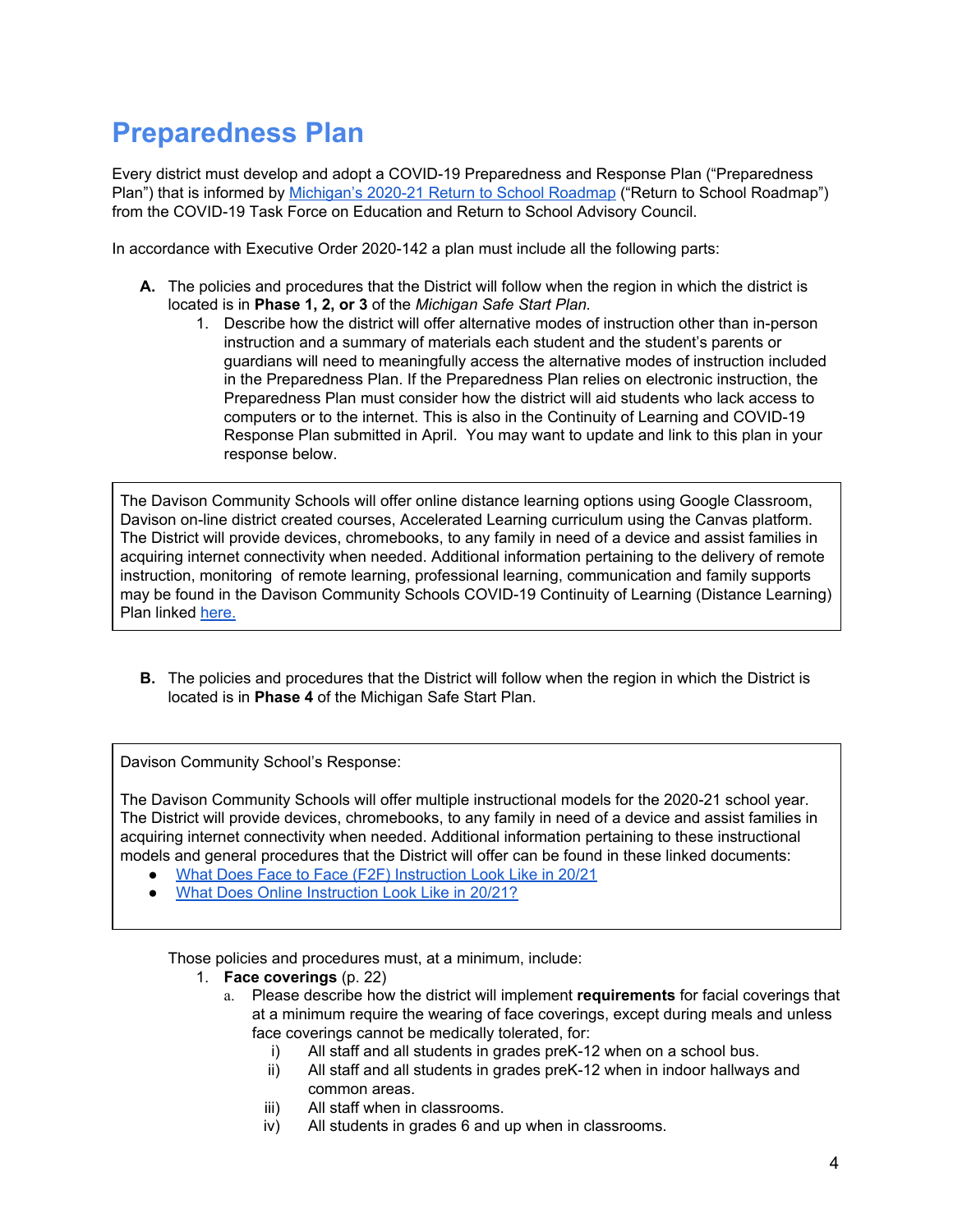v) All students in grades kindergarten through grade 5 unless students remain with their classes throughout the school day and do not come into close contact with students in another class.

Davison Community School's Response:

- Students will be expected to wear a facial covering both on the bus and while in school unless medically unable to do so.
- Elementary students in self contained classrooms in grades K-4 will not be required to wear a facial covering while in their self contained classroom.
- Students will be expected to wear a facial covering in common areas outside of the classroom.
- Staff will be expected to wear a facial covering at all times, unless medically unable to do so, and except while eating.

#### **2. Hygiene**

Please describe how you will implement the **requirements** for hygiene protocols from the *Return to School Roadmap* (p. 22-23*).*

Davison Community School's Response:

- The District will provide soap in all washrooms and students will be expected to wash their hands thoroughly with soap and water for at least 20 seconds anytime they use the restroom.
- The District will systematically and frequently check and refill the already provided hand sanitizer (containing at least 60% alcohol) stations throughout district classrooms and common areas, as well as provide paper towels and tissues in appropriate areas.
- Teachers will be expected to ensure students are utilizing hand sanitizer throughout the day and as they board buses.
- Signs will be posted and lessons will be taught providing information on proper handwashing techniques and hygiene.
- The sharing of personal items and supplies such as writing utensils will be limited. To the extent possible, students in grades PK-12 will keep their personal items separate and in individually labeled cubbies, containers, or lockers. Use of classroom materials will be limited to small groups and to the extent possible disinfected between use.

### **2.b. Space, Movement and Access (NOT REQUIRED!!!!)**

Davison Community School's Response:

In classrooms, teachers will space students as far apart as feasible. As feasible, teachers will first attempt to arrange all desks facing the same direction toward the front of the classroom and six feet apart. If this is not feasible, teachers will arrange desks in pods of 4-6 students and space the pods 6 feet apart. Lastly, if neither of those options are feasible, teachers will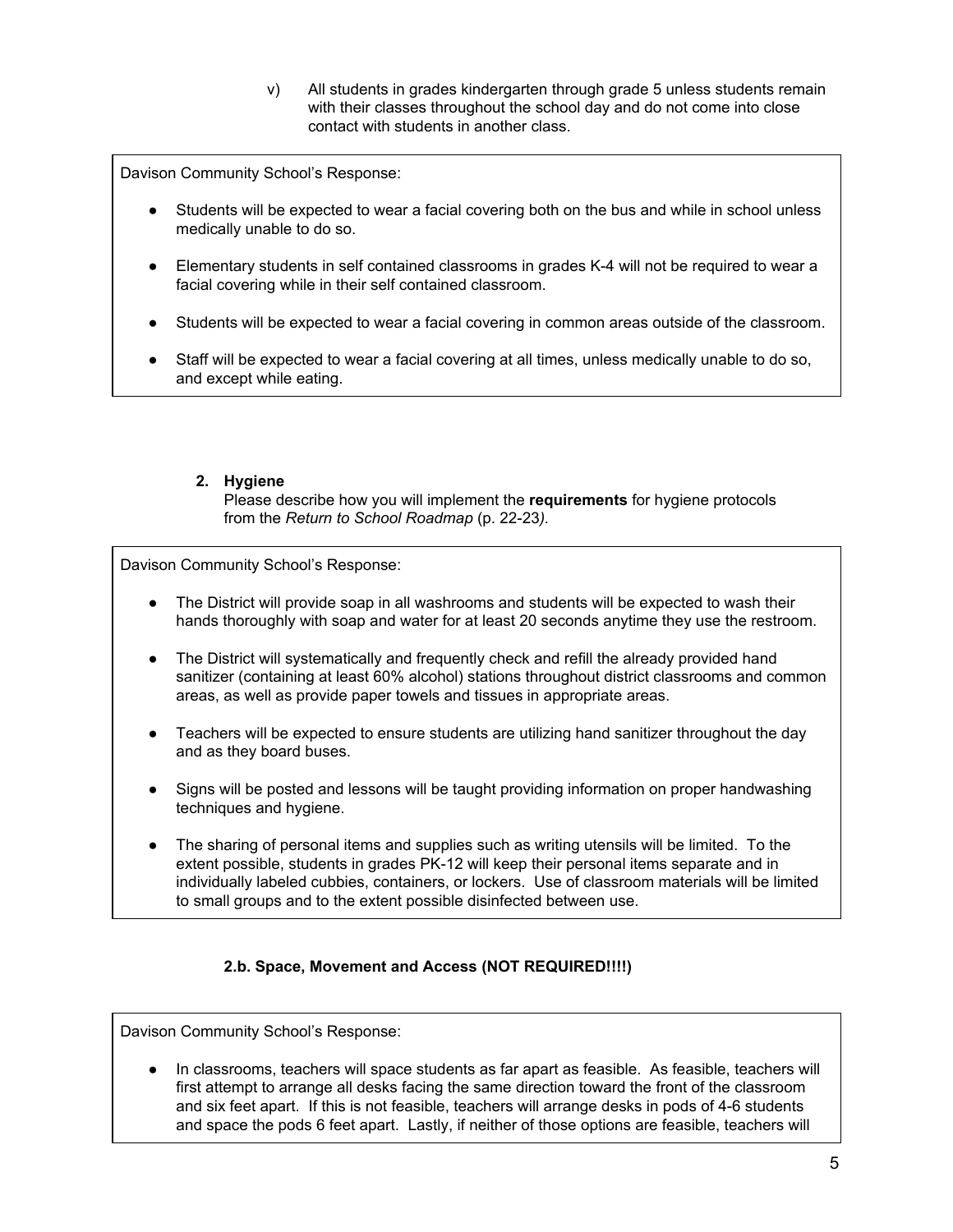arrange desks facing the same direction toward the front of the classroom and as far apart as feasible. Teachers will maintain six feet of spacing between themselves and students as much as possible.

- Signage will be posted to indicate proper social distancing. Signs will be posted on the doors of restrooms to indicate proper social distancing and hand hygiene techniques. Floor tape or other markers shall be used at six-foot intervals where line formation is anticipated. Social distancing floor/seating markings will be created in waiting and reception areas. Protective shields have been installed in building offices.
- Family members or other guests are not allowed in the school building except under extenuating circumstances determined by district and school officials. Adult guests, allowed by district and school officials to enter the building will be screened for symptoms, required to wear a facial covering, and wash/sanitize hands prior to entering. Strict records, including date and time, will be kept of non-school employees or other visitors entering and exiting the building.

### **3. Cleaning**

Please describe how you will implement the cleaning **requirements** for cleaning protocols from the *Return to School Roadmap* (p. 27)*.*

Davison Community School's Response:

- The District will ensure all classrooms and common areas are cleaned and disinfected daily.
- Frequently touched surfaces including light switches, doors, benches, bathrooms, will undergo cleaning at least every four hours with either an EPA-approved disinfectant or diluted bleach solution.
	- $\circ$  At the K-12 levels, additional cleaning staff will be hired to clean and sanitize classrooms and high frequency touch areas throughout the day including during transition times such as recess, lunch, specials, etc.
	- $\circ$  At the 7-12 level, teachers will be cleaning desk surfaces and high frequency touch areas between class periods as students transition from class to class. Student desks will be wiped down with either an EPA-approved disinfectant or diluted bleach solution after every class period.
- Libraries, computer labs, arts, and other hands-on classrooms will undergo cleaning after every class period with either an EPA-approved disinfectant or diluted bleach solution. The District will identify the feasibility of specials and other hands-on classes to come to students classes in grades k-6. However, additional cleaning staff will be hired to clean and sanitize these areas as needed.
- Playground structures will undergo normal routine cleaning by the additional cleaning staff and custodial staff.
- The District will ensure safe and correct use and storage of cleaning and disinfection products, including storing products securely away from children, and with adequate ventilation when staff use products. Staff will receive direction in the proper use and storage of these products prior to the beginning of school.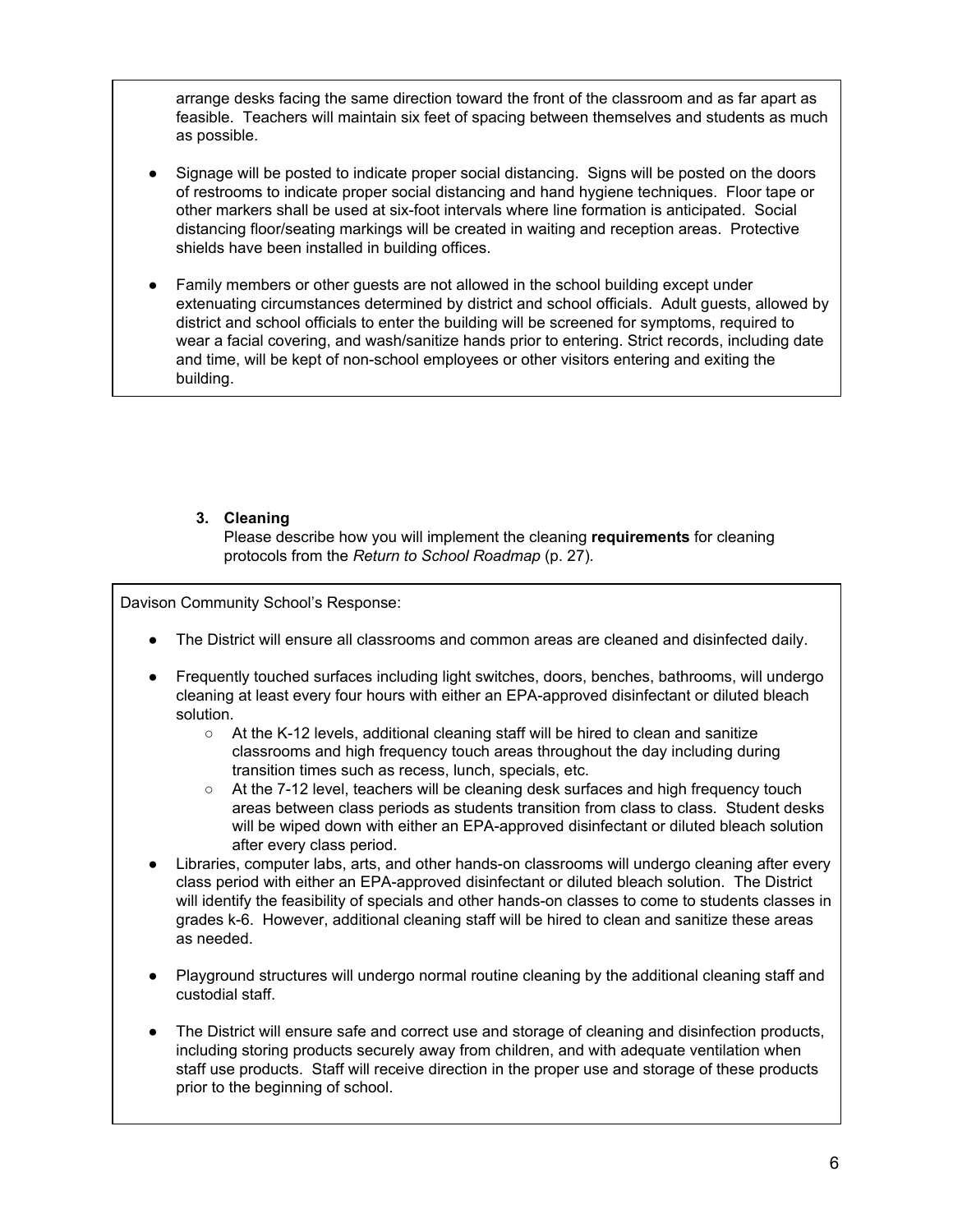The District will provide and require staff to wear gloves, surgical mask, and a face shield when performing all cleaning activities they are required to do.

#### **4. Athletics**

Please describe how you will implement the **requirements** for athletics protocols from the *Return to School Roadmap* (p. 27).

Davison Community School's Response:

The District will follow the MHSAA guidance and future plans linked [here](https://www.mhsaa.com/News/Press-Releases/articleType/ArticleView/articleId/9177/MHSAA-Announces-Fall-Sports-Will-Kick-Off-2020-21-School-Year-as-Traditionally-Scheduled) and updated as more information is made available.

#### **5. Screening**

Please describe how you will implement the **requirements** for screening protocols from the *Return to School Roadmap* (p. 24).

Davison Community School's Response:

- The District, through District communication, guidelines, and plans, has and will continue to encourage and expect parents to take their student's temperature each morning before sending their child to school. Students with even a slightly elevated temperature will be expected to stay home from school and seek guidance from their healthcare provider.
- DCS Staff and contracted employees will daily complete a health screening survey through the Michigan Department of Health and Human Services' "MiSymptom" website. The health screening will be monitored by the Assistant Superintendent and appropriate action in consultation with the Genesee County Health Department will be taken.
- Staff will be expected to self monitor, including daily temperature checks before coming to work. Any staff showing any principal symptoms of Covid 19 are NOT to report to work and will notify their immediate supervisor. These expectations will be provided in the beginning of the school newsletters, District return to school plans, building meetings and staff professional developments before school starts and throughout the entirety of the pandemic.
- Staff will conduct daily self-examinations, including a temperature check, prior to coming to work. If they exhibit any respiratory or gastrointestinal symptoms, or have a temperature of 100.4 or greater, they will be expected to stay home.
- Each DCS school will identify and designate a quarantine area and a staff person to care for students who become ill at school.
- Students who become ill with symptoms of COVID-19 will be placed in the identified quarantine area with a surgical mask in place until they can be picked up. The District Nurse and/or an identified school staff caring for these children will wear a surgical mask, with the exception of students with special needs requiring aerosolized procedures in which an N95 mask is required.
- Symptomatic students sent home from school will be kept home until they have tested negative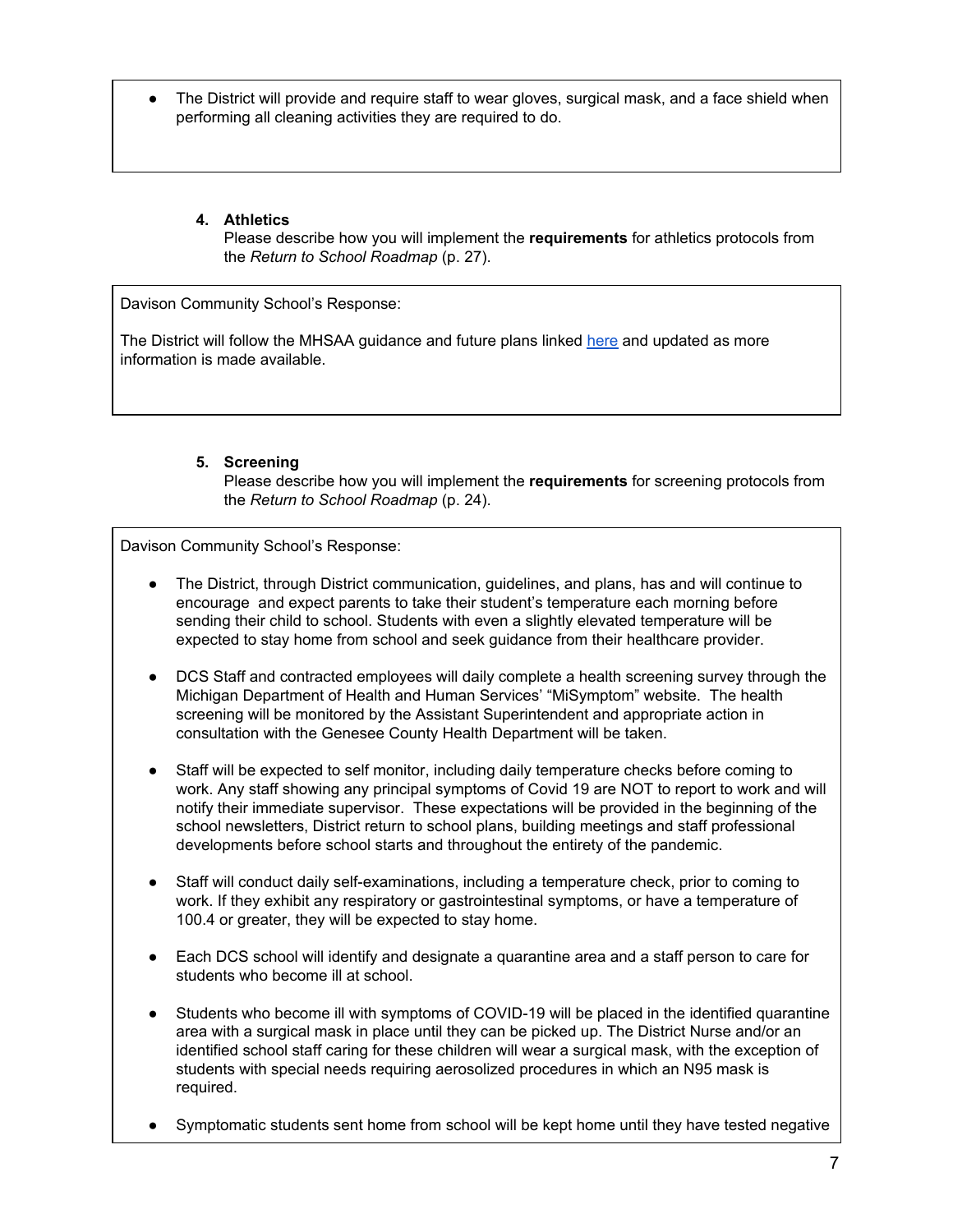or have completely recovered according to CDC guidelines.

Any student or staff that has any symptoms of Covid 19 will be asked to stay home and self monitor for two weeks. They will also be strongly encouraged to contact their physician and get a Covid 19 test.

#### **6. Testing**

Please describe how you will implement the **requirements** for testing protocols from the *Return to School Roadmap* (p. 25).

Davison Community School's Response:

- The District will cooperate with the Genesee County Health Department regarding the implementation of protocols for testing students and staff with a positive case of COVID-19. School staff will monitor students and if a student is showing symptoms of illness the student will be sent to the office and isolated until the parent can pick up the student and take them home. Staff and students identified as having a confirmed case will not be allowed on district property and be required to comply with the health department guidelines for returning to work/school.
- Davison schools will cooperate with the local public health department if a confirmed case of COVID-19 is identified, and in particular, will collect the contact information for any close contacts of the affected individual from two days before he or she showed symptoms to the time when he or she was last present at the school.

#### **7. Busing and Student Transportation**

Please describe how you will implement the **requirements** for busing and student transportation protocols from the *Return to School Roadmap* (p. 28).

Davison Community School's Response:

- All students and staff will be required to wear facial coverings on the bus.
- Students will be provided and required to use hand sanitizer when boarding the bus.
- Students will have assigned seats and will be social distanced to the extent possible while on the bus.
- Buses will be cleaned and disinfected before and after every run. Additionally, frequently touched surfaces will be cleaned and disinfected prior to morning and afternoon routes.
- While cleaning the vehicle, between runs, and weather permitting while the vehicle is in motion, doors and windows will be kept open to increase air circulation.
- For students that become sick, students will not be allowed to use group transportation, alternative transportation will be arranged between the District and parents.
- **C. Describe the policies and procedures that the district will follow when the region in which the district is located is in Phase 5 of the Michigan Safe Start Plan.**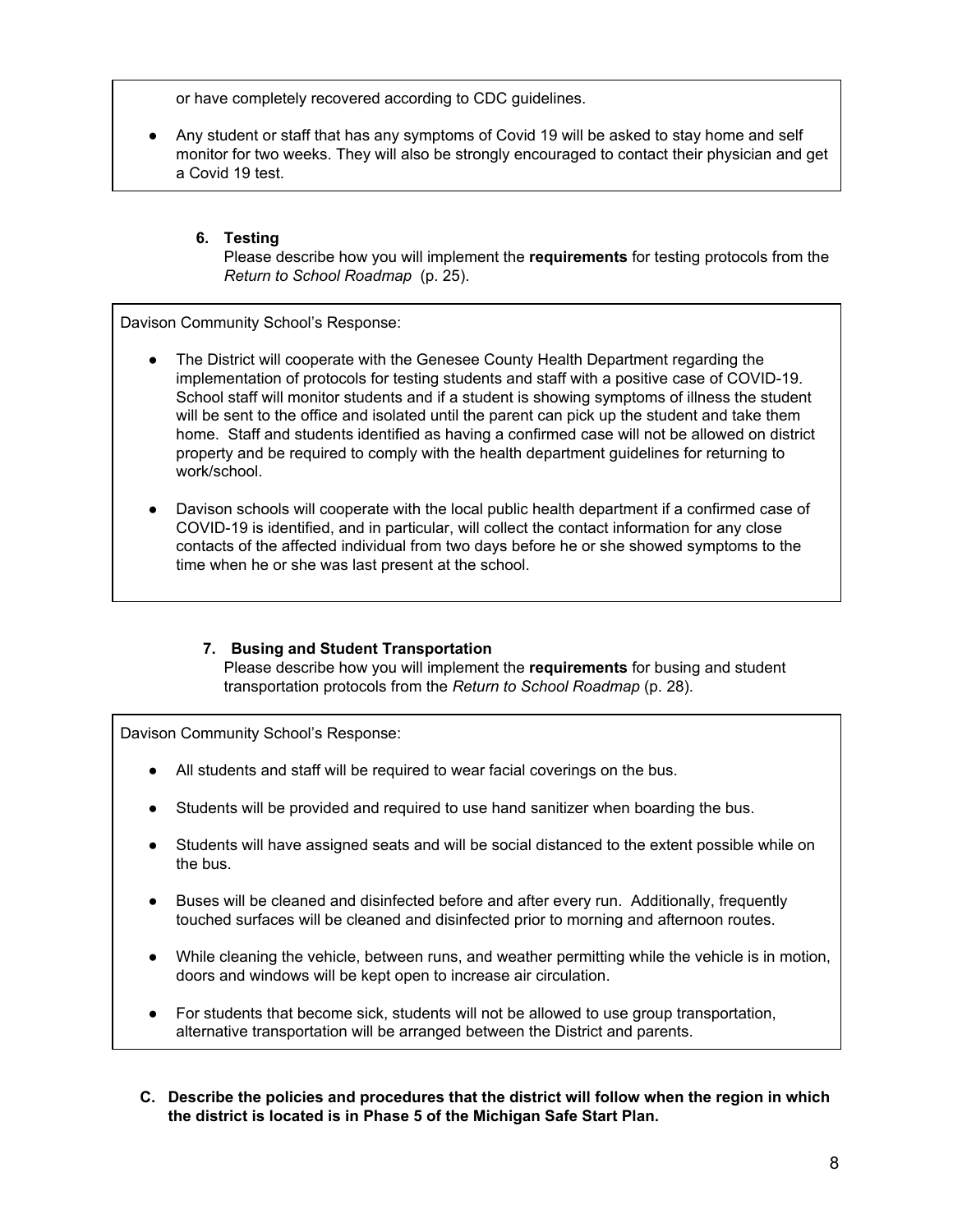Davison Community School's Response:

The Davison Community Schools will offer multiple instructional models for the 2020-21 school year whether we are in phase 4, 5, or 6. The District will provide devices, chromebooks, to any family in need of a device and assist families in acquiring internet connectivity when needed. Additional information pertaining to instructional models that the District will offer can be found in these linked documents:

- What Does Face to Face (F2F) [Instruction](https://docs.google.com/document/d/1wdxDtm7mvlQaV78OiYn2S4-igEarlqctPXqsyJ65Qlc/edit?usp=sharing) Look Like in 20/21
- What Does Online [Instruction](https://docs.google.com/document/d/1Vmk3_g7NYNGuCRepd6PdLlGaKc6WRYEa5uoDRMapS7U/edit?usp=sharing) Look Like in 20/21?

Although there are no protocols required for Phase 5 in the Michigan Safe Start Plan, Davison Community Schools will continue to put in place most of the Strongly Recommended and Recommended protocols of the Road Map as they are written, or atleast a variation.

These include:

- The District custodial staff will keep all washrooms stocked with soap, paper towel and hand sanitizer. Students will be expected to wash their hands thoroughly with soap and water for at least 20 seconds anytime they use the restroom. Lessons on proper hand washing and overall hygiene will continue to be taught in class and through informational signage and communications.
- The District custodial staff will systematically and frequently check and refill the already provided hand sanitizer (containing at least 60% alcohol) stations throughout district classrooms and common areas, as well as provide paper towels and tissues in appropriate areas.
- Teachers will continue to be expected to ensure students are utilizing hand sanitizer throughout the day. Students will also be required to use hand sanitizer as they board buses.
- Signs will remain posted and lessons will continue to be taught providing information on social distancing and proper handwashing techniques and hygiene.
- The sharing of personal items and supplies such as writing utensils will continue to be limited. To the extent possible, students in grades K-12 will keep their personal items separate and in individually labeled cubbies, containers, or lockers. Use of classroom materials will be limited to small groups and to the extent possible disinfected between use.
- In classrooms, teachers will continue to space students as far apart as feasible. As feasible, teachers will arrange all desks facing the same direction toward the front of the classroom.
- Teachers will maintain six feet of spacing between themselves and students as much as possible.
- Signage will remain posted to indicate proper social distancing. Signs will remain posted on the doors of restrooms to indicate proper social distancing and hand hygiene techniques.
- Floor tape or other markers will continue to be used at six-foot intervals where line formation is anticipated. Social distancing floor/seating markings will remain in waiting and reception areas.
- Protective shields that have been installed will remain in building offices.
- As feasible, frequently touched surfaces including light switches, doors, benches, bathrooms, will undergo cleaning with either an EPA-approved disinfectant or diluted bleach solution.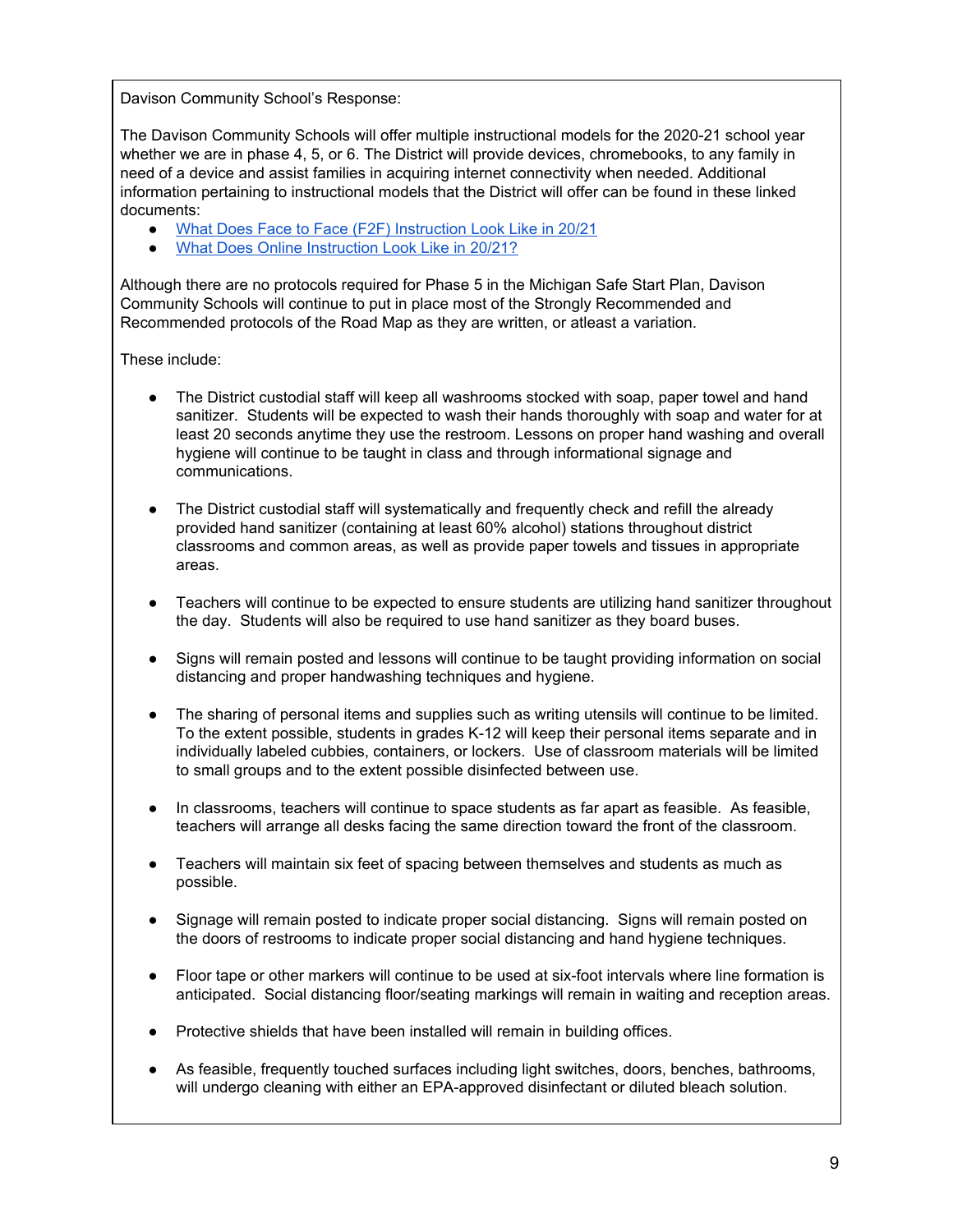- As feasible, libraries, computer labs, arts, and other hands-on classrooms will undergo cleaning with either an EPA-approved disinfectant or diluted bleach solution.
- Daily, student desks will be wiped down with either an EPA-approved disinfectant or diluted bleach solution.
- Playground structures will continue to undergo normal routine cleaning.
- The District will continue to ensure safe and correct use and storage of cleaning and disinfection products, including storing products securely away from children, and with adequate ventilation when staff use products.
- The District will continue to follow the MHSAA guidelines for athletics.
- The District will continue to encourage and expect parents to take their student's temperature each morning before sending their child to school. The expectation will remain that students with even a slightly elevated temperature should not be sent to school.
- Staff will continue to complete a health screening survey and provide assurance that their responses to the health survey have not changed when signing in to the building each day.
- Staff will be continue to be expected to self monitor, including daily temperature checks before coming to work. Any staff showing any symptoms of Covid 19 are NOT to report to work and notify their immediate supervisor.
- Any student or staff that has any symptoms of Covid 19 will still be asked to stay home and self monitor for two weeks. They will also be strongly encouraged to contact their physician and get a Covid 19 test.
- The District will continue to cooperate with the Genesee County Health Department regarding the implementation of protocols for testing students and staff with a positive case of COVID-19. School staff will monitor students and if a student is showing symptoms of illness the student will be sent to the office and isolated until the parent can pick up the student and take them home. Staff and students identified as having a confirmed case will not be allowed on district property and be required to comply with the health department guidelines for returning to work/school.
- Students will continue to be provided with and required to use hand sanitizer when boarding the bus. Students will still have assigned seats in order to social distance to the extent possible while on the bus. Daily, buses will continue to be cleaned and disinfected after the last run and as feasible, frequently touched surfaces will be cleaned and disinfected. While cleaning the vehicle, between runs, and weather permitting while the vehicle is in motion, doors and windows will be kept open to increase air circulation.
- For students that become sick, students will still not be allowed to use group transportation, alternative transportation will be arranged between the District and parents.

**1.** Indicate which highly recommended protocols from the *Return to School Roadmap* the district **will** include in its Preparedness Plan when the region in which the district is located is in **Phase 5** of the *Michigan Safe Start Plan.*

Davison Community School's Response:

Note: Language in **bold** are District identified variations to the strongly recommended protocols that the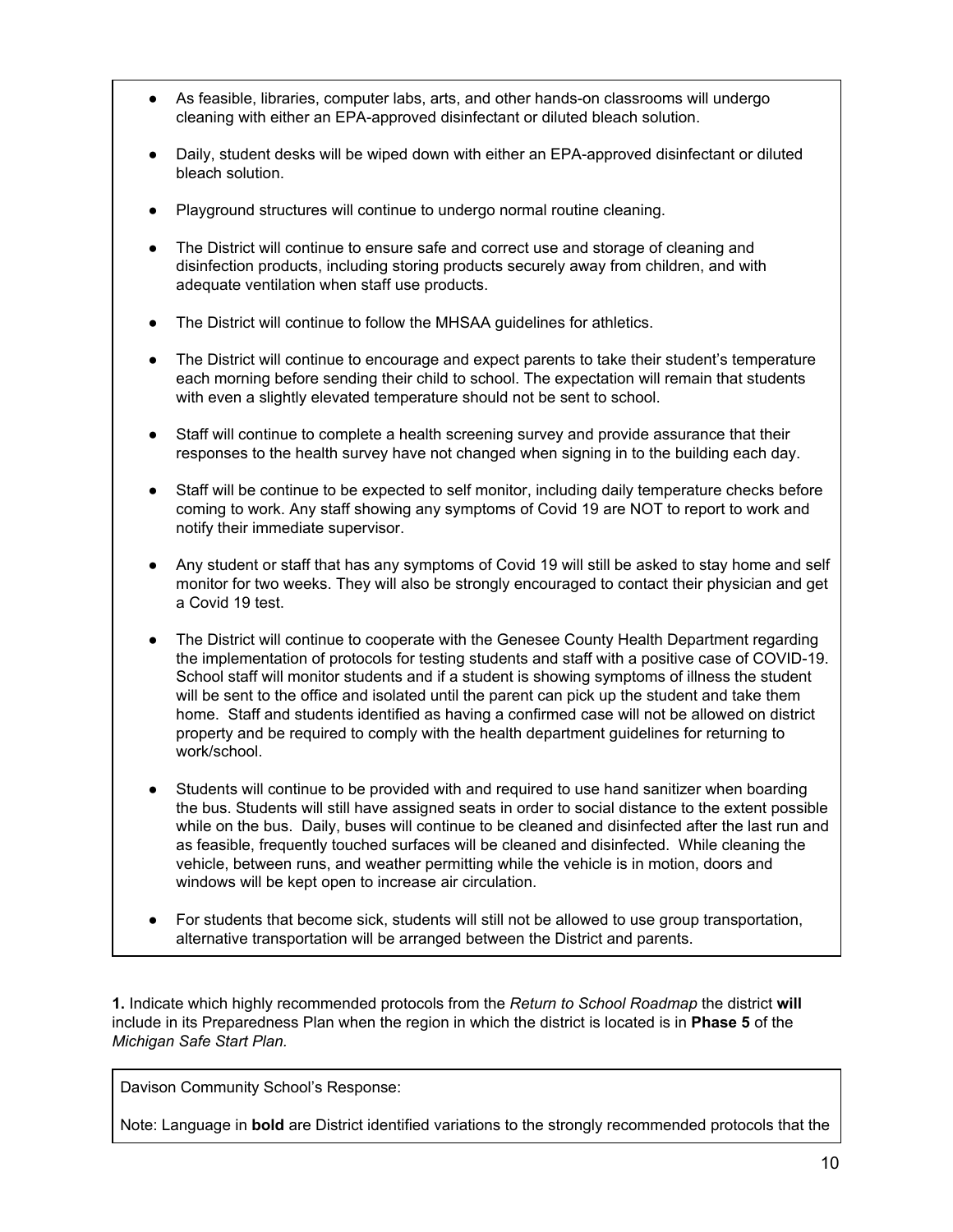District is committing to implement in Phase 5.

- The District will provide soap in all washrooms and students will be expected to wash their hands thoroughly with soap and water for at least 20 seconds anytime they use the restroom. The District will systematically and frequently check and refill the already provided hand sanitizer (containing at least 60% alcohol) stations throughout district classrooms and common areas, as well as provide paper towels and tissues in appropriate areas. Teachers will be expected to ensure students are utilizing hand sanitizer throughout the day and as they board buses. Signs will be posted and lessons will be taught providing information on proper handwashing techniques and hygiene.
- Every school will identify and designate a quarantine area for children who become ill at school. **The District nurse will be notified any time a student is expected to have COVID 19.**
- Symptomatic students sent home from school will be kept home until they have tested negative or have completely recovered according to CDC guidelines.
- Strict records, including date and time, will be kept of non-school employees or other visitors entering and exiting the building.
- Students who develop fever or become ill with symptoms of COVID-19 at school shall wear a mask and be transported by their parent/guardian, emergency contact, or ambulance, if clinically unstable, for off-site testing.
- Parents and guardians will be notified of the presence of any laboratory positive or clinically diagnosed cases in the classroom and/or school to encourage closer observation for any symptoms at home.
- Symptomatic students and staff sent home from school will be kept home until they have tested negative or have been released from isolation according to CDC guidelines.
- In the event of a lab or clinically diagnosed case of COVID-19, immediate efforts will be made to contact any close contacts (those who spent more than 15 minutes within six feet to the student or staff member) so that they can be quarantined at home. Classmates will be closely monitored for any symptoms. At this time, empiric testing of all students in the class will not be done. Only those that develop symptoms require testing.
- The District will notify local health officials, staff, and **the parents of** students immediately of any possible case of COVID-19 while maintaining confidentiality consistent with the Americans with Disabilities Act (ADA) and other applicable federal and state privacy laws. The Local Health Department will initiate contact tracing, following regular public health practice. Anyone who was within close contact of the case (less than six feet apart for 15+ minutes) will be asked to self quarantine for up to 14 days after exposure. Local health officials, depending on the situation, may identify other contacts who require quarantine. Schools can help the local health department by collecting data and contact information of those exposed.
- Note: schools will provide staff with guidance on confidentiality laws and statutes that protect student and staff health information. Student communicable disease related information is protected health information. (Even if a family/ student acknowledges and publicly discloses a positive test, school staff and officials must not participate in discussions or acknowledge a positive test).
- Employees with a confirmed case of COVID-19 will only return to the workplace after they are no longer infectious. Local health officials will provide instruction about return to work, using the most current guidelines from the CDC for this determination.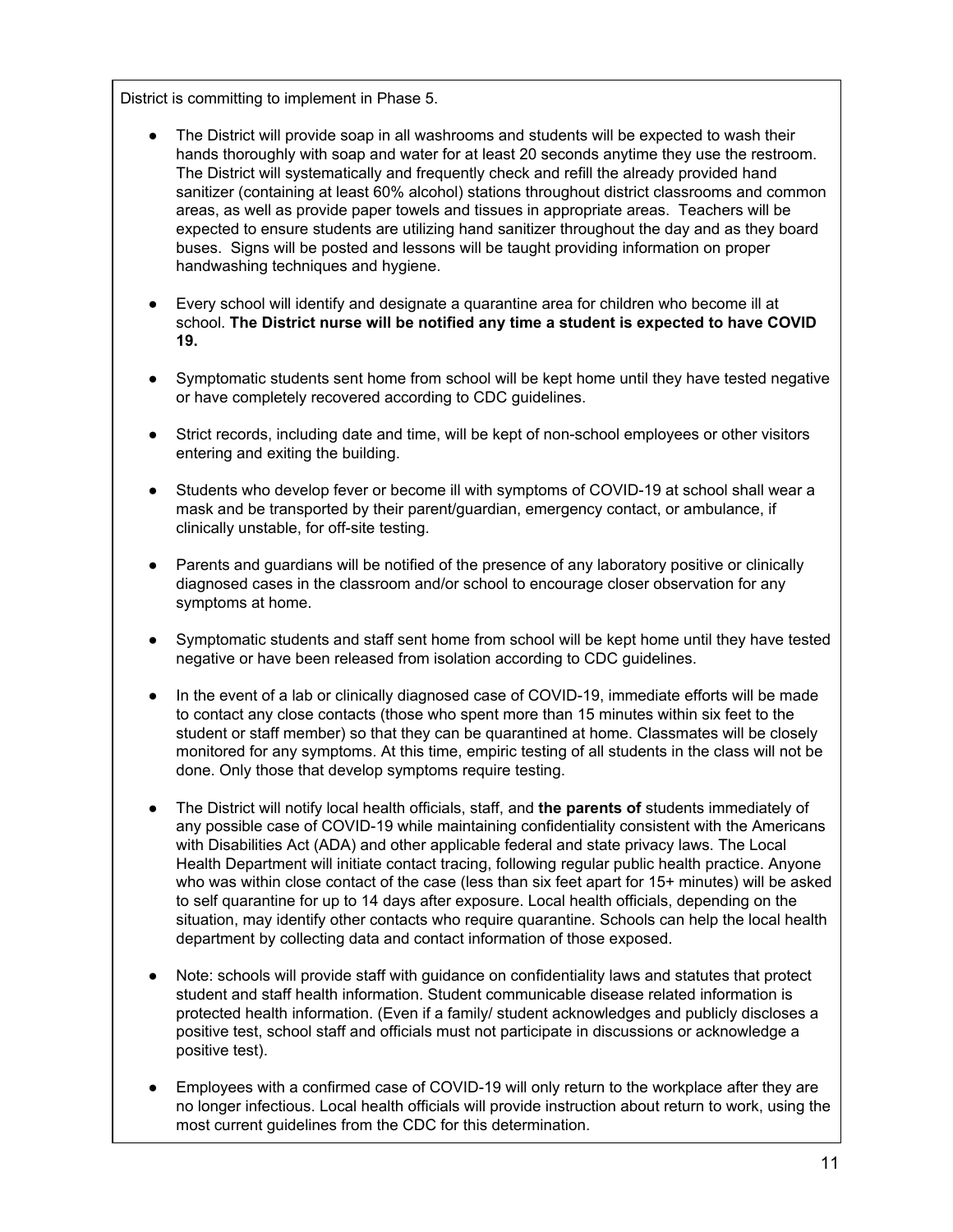- Students, teachers, and cafeteria staff will wash hands before and after every meal.
- All gatherings, including those that occur outdoors (e.g., graduations) will comply with current and future executive orders that set caps on congregations of people.
- If field trips occur, they will comply with transportation guidelines within this document, including mandatory facial covering.
- Students, teachers, and staff will use proper hand hygiene techniques before and after every practice, event, or other gathering. Every participant will confirm that they are healthy and without any symptoms prior to any event. All equipment will be disinfected before and after use.
- Buses will be cleaned and disinfected before and after every use, as detailed in the subsequent "Busing and Student Transportation" section.
- Each participant will use a clearly marked water bottle for individual use. There should be no sharing of this equipment.
- Playground structures will continue to undergo normal routine cleaning, but using an EPAapproved disinfectant is unnecessary.
- Athletic equipment will be cleaned with either an EPA-approved disinfectant or diluted bleach solution before and after each use.
- The District will ensure the safe and correct use and storage of cleaning and disinfection products, including storing products securely away from children, and with adequate ventilation when staff use such products.
- The District will strongly encourage the use of hand sanitizer before entering the bus. Hand sanitizer will be supplied on the bus.
- The bus driver, staff, and all students in grades preK-12, if medically feasible, will wear facial coverings while on the bus.
- The District will clean and disinfect frequently touched surfaces in the vehicle (e.g., surfaces in the driver's cockpit, hard seats, arm rests, door handles, seat belt buckles, light and air controls, doors and windows, and grab handles) prior to morning routes and prior to afternoon routes.
- The District will clean, sanitize, and disinfect equipment including items such as car seats and seat belts, wheelchairs, walkers, and adaptive equipment being transported to schools.
- The District will create a plan for getting students home safely if they are not allowed to board the vehicle.
- If a student becomes sick during the day, they will not use group transportation to return home and the District will follow protocols outlined above.
- If a driver becomes sick during the day, they will follow protocols for sick staff outlined above and will not return to drive students.
- The District will systematically review all current plans (e.g., Individual Healthcare Plans, Individualized Education Programs, Individualized Family Service Plans, or 504 plans) for accommodating students with special healthcare needs and update their care plans as needed to decrease their risk for exposure to COVID-19.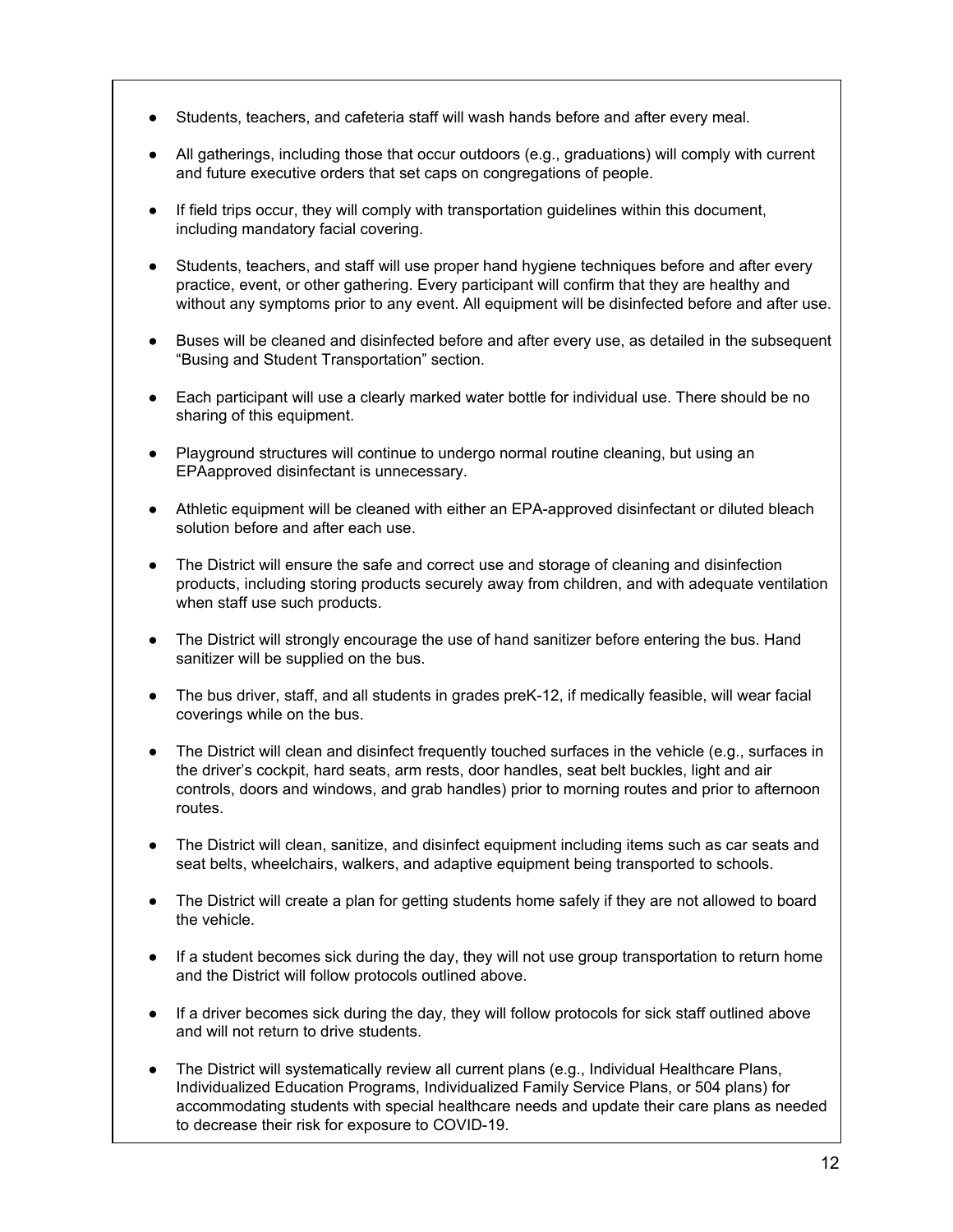- The District will create a process for students/families and staff to self-identify as high risk for severe illness due to COVID-19 and have a plan in place to address requests for alternative learning arrangements or work reassignments.
- The District will Inventory buses, contractors, including any vehicles used for transporting students to/from school or to other school events, and students riding buses. The District will address questions, such as:
	- How many buses are or could be made available in the district?
	- How much variation is there in the size and maximum capacity of buses in the district?
	- How have the buses been currently or historically used (i.e., transportation to/from school, transportation for multiple schools, athletic events, food service delivery)?
	- How many drivers will be returning? How many are in the training pipeline? What is the plan to address any shortage of drivers?
	- Assess whether any bus contractors have been impacted by COVID-19 (i.e., closed or opt-out from current routes).
	- Inventory bus drivers to understand the extent of high-risk populations.
	- Finalize bus procedures for bus drivers and students that are informed by public health protocols.
	- Encourage close collaboration between transportation and IEP teams to monitor changes to students' IEPs and implement accordingly.

**2.** Indicate which highly recommended protocols from the *Return to School Roadmap* the district will not include in its Preparedness Plan when the region in which the district is located is in **Phase 5** of the *Michigan Safe Start Plan.*

- Students who become ill with symptoms of COVID-19 at school will be placed in an identified quarantine area with a surgical mask in place until they can be picked up. However, Identified school staff caring for these children will not be required to wear a surgical mask.
- Staff who develop fever or become ill with symptoms of COVID-19 at school will wear a mask and shall be tested for COVID-19 through their primary care physician. However, the District will not be transporting the staff member off-site for testing.
- Serving and cafeteria staff will use barrier protection including gloves and surgical masks. However, they will not be required to wear a face shield.
- Indoor spectator events will be limited to 50 people. However, large scale outdoor spectator or stadium events are limited to **500** people **or 25% of the facilities capacity, whichever number is smaller**. Spectators not part of the same household must always maintain six feet of distance from one another.
- Frequently touched surfaces including lights, doors, benches, and bathrooms will undergo cleaning, but it will be done so **daily** with either an EPAapproved disinfectant or diluted bleach solution.
- Libraries, computer labs, arts, and other hands-on classrooms will undergo cleaning, but it will be done so **daily** with either an EPA-approved disinfectant or diluted bleach solution. Efforts will be made to minimize sharing of materials between students, as able.
- Student desks will be wiped down with either an EPA-approved disinfectant or diluted bleach solution, but it will be done so **daily**.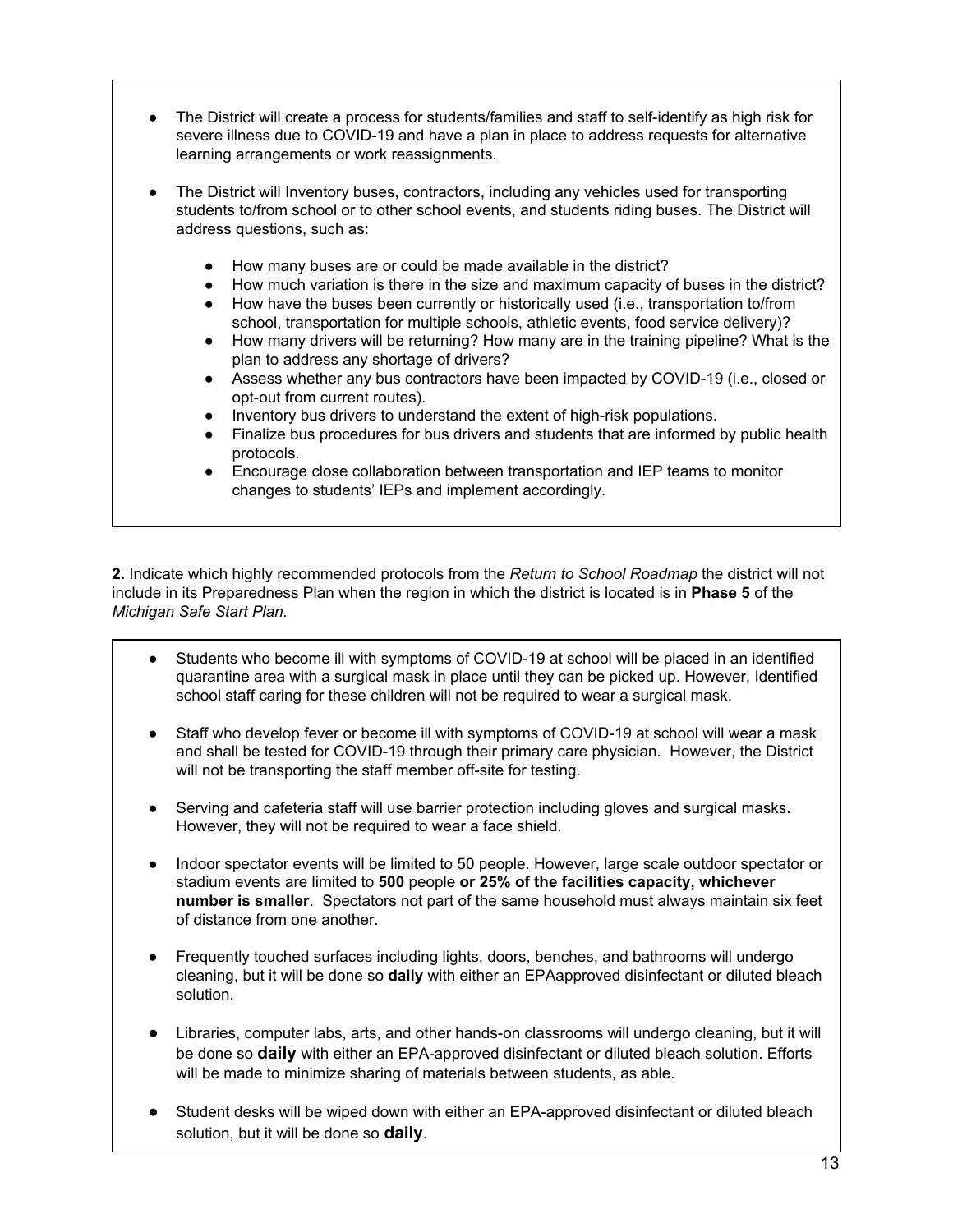- The District will clean and disinfect transportation vehicles, but on a **daily** basis. Children will still not be present when a vehicle is being cleaned.
- **D.** After considering all the protocols that are highly recommended in the *Return to School Roadmap*, please indicate if a school plans to exclude protocols that are highly recommended for any of the categories above in **Phase 4.**

#### Yes;

Students and teachers will not have scheduled handwashing with soap and water **every 2-3 hours.** However we are still having them wash their hands and sanitize throughout the day.

The District may not be able to space desks six feet apart in classrooms. We do not yet know how many students will be returning for face to face instruction. However, the District will make every effort to space students to the greatest extent possible according to square footage of the classroom and our student enrollment numbers, but cannot commit to six feet distancing at this time.

### **Final Steps for Submission**

*Each district shall submit a single completed Assurance Document and Preparedness Plan to its Board of Education (in the case of a PSA, the Academy Board of Directors; in the case of a nonpublic school, the chief or designated school administrator ) in time for approval by August 15 or seven days before the first day of school, whichever comes first*.

**Date of Approval by the District Board of Education, PSA Board of Directors, or nonpublic school chief/designated school administrator:**

**Link to the Board Meeting Minutes or Signature of Board President, or signature of nonpublic school chief/designated school administrator:**

**Link to the approved Plan posted on the District/PSA/nonpublic school website:**

*The Preparedness Plan will be collected by the Intermediate School District for public school districts, the authorizing body for public school academies, or the chief/designated school administrator for nonpublic schools for transmission to the State Superintendent of Public Instruction and State Treasurer by August 17, 2020. Additionally, this Preparedness Plan must be posted on the district's/PSA's, or nonpublic school's public website home page no later than August 17, 2020.*

### **Name of District/PSA/Nonpublic Leader Submitting Plan: Davison Community Schools**